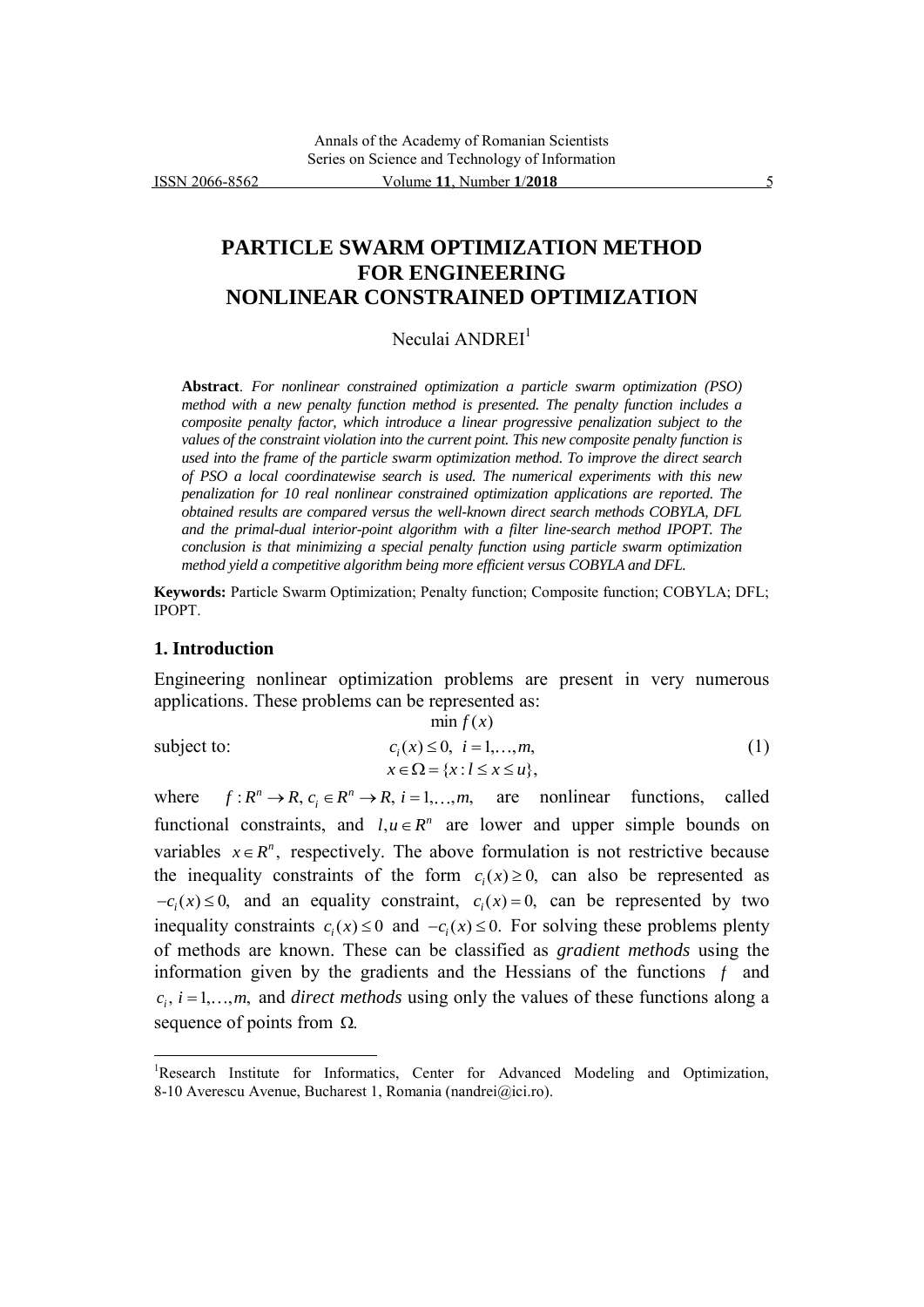The main methods based on derivative information (the first and the second order) can be classified as: penalty and augmented Lagrangian methods [16, 18, 32], sequential quadratic programming [5, 28], interior-point methods [28], filter methods [17], etc. One of the most common methods for nonlinear constrained optimizations is based on penalty function. In the penalty method the constraints are penalized by building an extended objective function, which is minimized by means of unconstrained optimization algorithms (see [4, 25, 28]). The penalty function aims to penalize infeasible solutions by increasing their fitness values proportionally to their level of constraints violation. Using the same principle, an extension of the penalty methods is given by the augmented Lagrangian methods [32, 18, 36].

Methods based on augmented Lagrangian often use gradient techniques for minimizing the augmented Lagrangian [3, 8, 9, 26], and rarely they are combined with heuristics that rely on a population of points where the Lagrangian function is evaluated [37, 41, 43].

On the other hand, the methods using only the values of the functions defining the problem are much diversified, the main ones being based on: genetic algorithms, particle swarm optimization, ant colony optimization, evolutionary algorithms, bacterial foraging algorithms, tabu search, electromagnetism-like mechanism, etc. An excellent survey on bio inspired optimization algorithms is given in [6].

In this paper we consider the Particle Swarm Optimization method for solving the nonlinear constrained optimization problems (1) using a special penalty method where a linear assignment of penalization is used. Plenty of particle swarm optimization (PSO) methods for solving nonlinear constraint optimization problems are known [21]. A particle-swarm optimization using modified BFGS updating [31, 33] for constrained nonlinear optimization was presented in [27]. Here, a hybrid algorithm which integrates the modified BFGS into the particle swarm optimization is used to minimize the augmented Lagrangian penalty function. The structure of this hybrid algorithm for the augmented Lagrangian minimization is taken from [4].

Another approach based on the augmented Lagrangian which solves a sequence of simple bound constrained sub-problems whose objective function penalizes equality and inequality constraints violation and depends on the Lagrange multipliers and a penalty parameter was given by Rocha and Fernandes [35].

Each sub-problem is solved by a population-based method that uses an electromagnetism-like mechanism introduced in [7]. An application of swarm optimization for nonlinear programming using the evaluation of infeasible particles is described in [12].

Another penalty function approach was described in [44].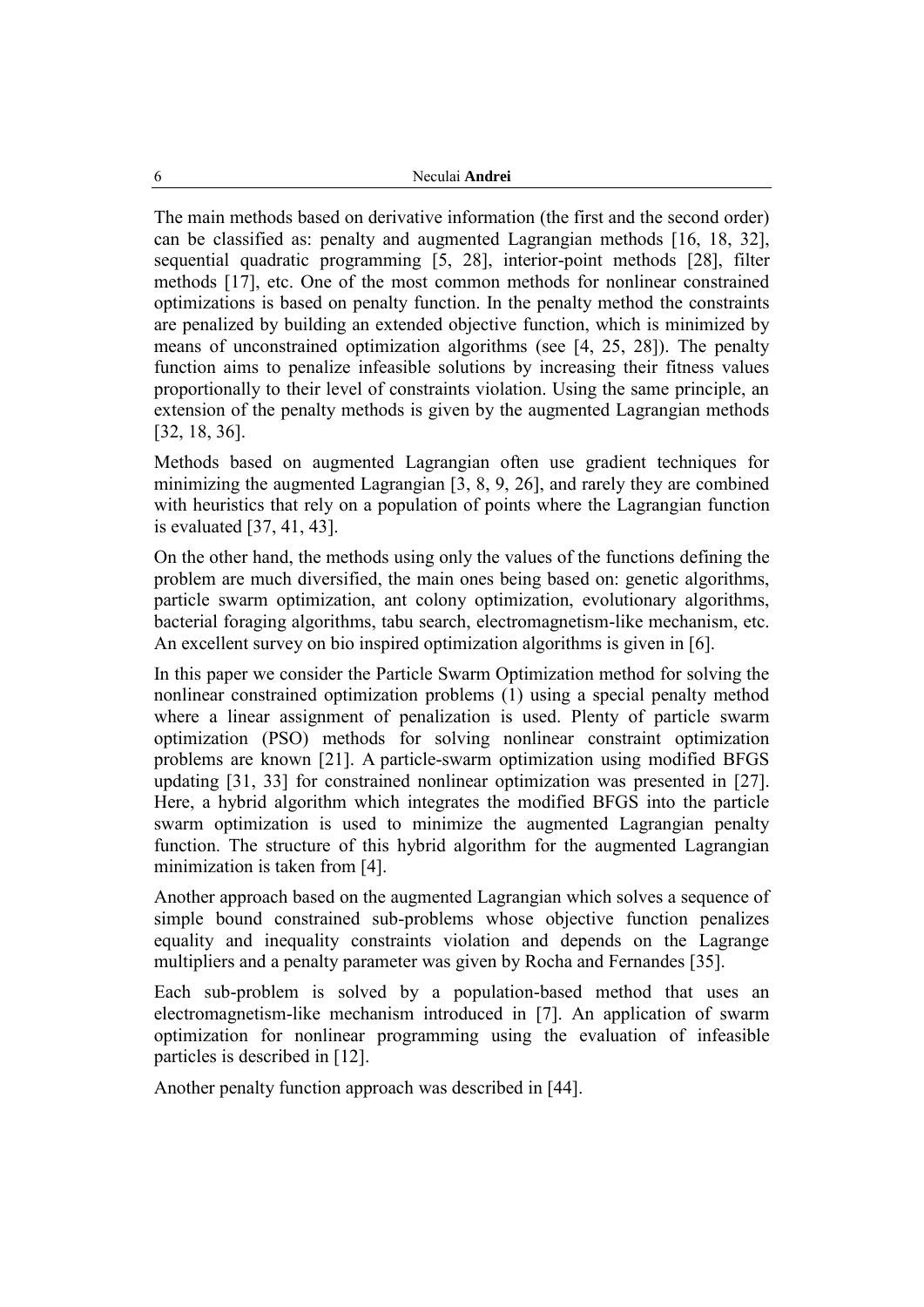Here the constraints are penalized by means of a multi-stage assignment function. Other approaches for solving constrained nonlinear optimization problems have been suggested. For example, a hybrid multi-swarm particle swarm optimization method is proposed in [42], where the current swarm is partitioned into several sub-swarms and the particle swarm optimization is used as the search engine for each sub-swarm. In order to explore more promising regions of the search space differential evolution is incorporated in order to improve the personal best of each particle. A dynamic-objective particle swarm optimization for constrained optimization problems is presented in [24]. This method converts the original constrained optimization problem into a bi-objective optimization problem and then it enables each particle to dynamically adjust its objectives according to its current position in the search space. In [40] a measure of the infeasibility of a particle is computed using an exponential function which contains the logarithms of the modified constraints. For solving nonlinear constrained optimization problems, in this paper we consider a modification of the penalty function introduced in [44]. The penalty function used here is a composite function in which the constraints are penalized by means of a linear assignment function. In Section 2 we present the penalty function method used in this paper. Section 3 is dedicated to give the main ideas of particle swarm optimization method in conjunction to this new penalty function. In order to improve the best point generated by the PSO algorithm a procedure for local search around the best point is used. The numerical results of this method subject to a number of 10 nonlinear constrained optimization applications are presented in Section 4. Comparisons of our method versus the direct search methods: COBYLA [34] and DFL [23, as well as versus IPOPT [46, 47] illustrate the performances of our algorithm.

### **2. The Penalty Function Method with a linear progressive penalization**

The penalty function method solves the nonlinear constrained optimization problem (1) by solving a sequence of unconstrained optimization sub-problems. The unconstrained optimization sub-problems are solved using the PSO method. In PSO a non-stationary penalty function with a multi-sage assignment function was introduced by [20] and used in [44] and [29]. In this paper, for problem (1), we modify this non-stationary penalty function and consider the following one:

$$
F(x) = f(x) + h(k)P(x),
$$
\n(2)

where  $f(x)$  is the original objective function,  $h(k)$  is a variable coefficient dynamically modified at every iteration  $k$ , and  $P(x)$  is a composite penalty factor defined as:

$$
P(x) = \sum_{i=1}^{m} \theta(q_i(x)) (q_i(x))^{\gamma(q_i(x))},
$$
\n(3)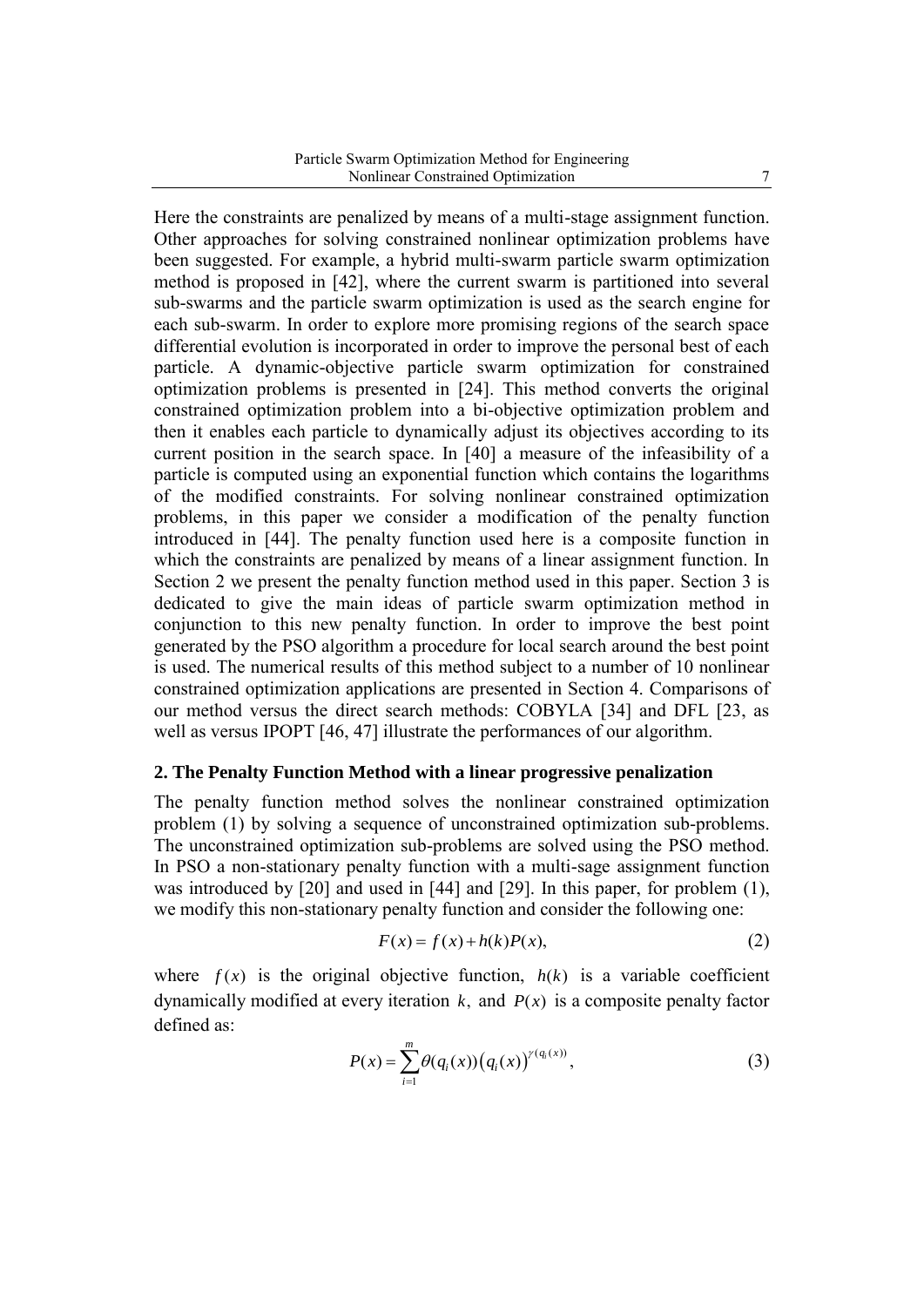where  $q_i(x) = \max\{0, c_i(x)\}, i = 1, ..., m$ .

Observe that the function  $q_i(x)$  gives a measure of the violation of constraint  $c_i$ into the point *x*.

If the constraint  $c_i$  is satisfied, then it has no influence into the penalty factor, i.e.  $P(x) = 0$  for every admissible *x*.  $\theta(q_i(x))$  is an assignment function which introduce a progressive penalization subject to the values of the constraint  $c_i(x)$ into the current point.

In order to emphasize the penalization of the violation of the constraints around 1, the function  $\gamma(q_i(x))$  is introduced as:

$$
\gamma(q_i(x)) = \begin{cases} 1, & \text{if } q_i(x) < 1, \\ 2, & \text{if } q_i(x) \ge 1. \end{cases}
$$
 (4)

The variable coefficient  $h(k)$  is dependent by the number of iteration  $k$ . Simple expressions of this coefficient can be  $h(k) = k\sqrt{k}$ , or  $h(k) = \sqrt{k}$ .

Observe that the functions  $\theta(.)$  and  $\gamma(.)$  are dependent by the constraint functions defining the problem.

The function 
$$
\theta(t)
$$
 which is a penalization of the constraint  $c_i(x) \le 0$  is defined as:  
\n
$$
\theta(t) = \begin{cases}\nu, & \text{if } t < 0.001, \\ \frac{U - u}{0.999}t + \frac{u - 0.001U}{0.999}, & \text{if } 0.001 \le t < 1, \\ U, & \text{if } t \ge 1,\end{cases}
$$
\n(5)

where  $u$  and  $U$  are the positive penalty coefficients ( $u < U$ ).

In our numerical experiments we have considered  $u = 10$  and  $U = 300$ . In other words, we consider a moderate linear evolution of the penalization coefficients associated to the constraints.

Clearly, this continuous evolution of function  $\theta(t)$  may be modified, by changing the values of parameters  $u$  and  $U$ , in order to accentuate or diminish the penalization of the constraints in  $P(x)$ .

The simple bound constraints defined by  $\Omega$  are also introduced in function  $P(x)$ as functional constraints. Observe that  $P(x)$  is positive for any value of x.

With these, the penalty function method for solving (1) consists of minimizing the penalty function (2), viewed as an unconstrained optimization problem, using the particle swarm optimization method, which we present in the next section.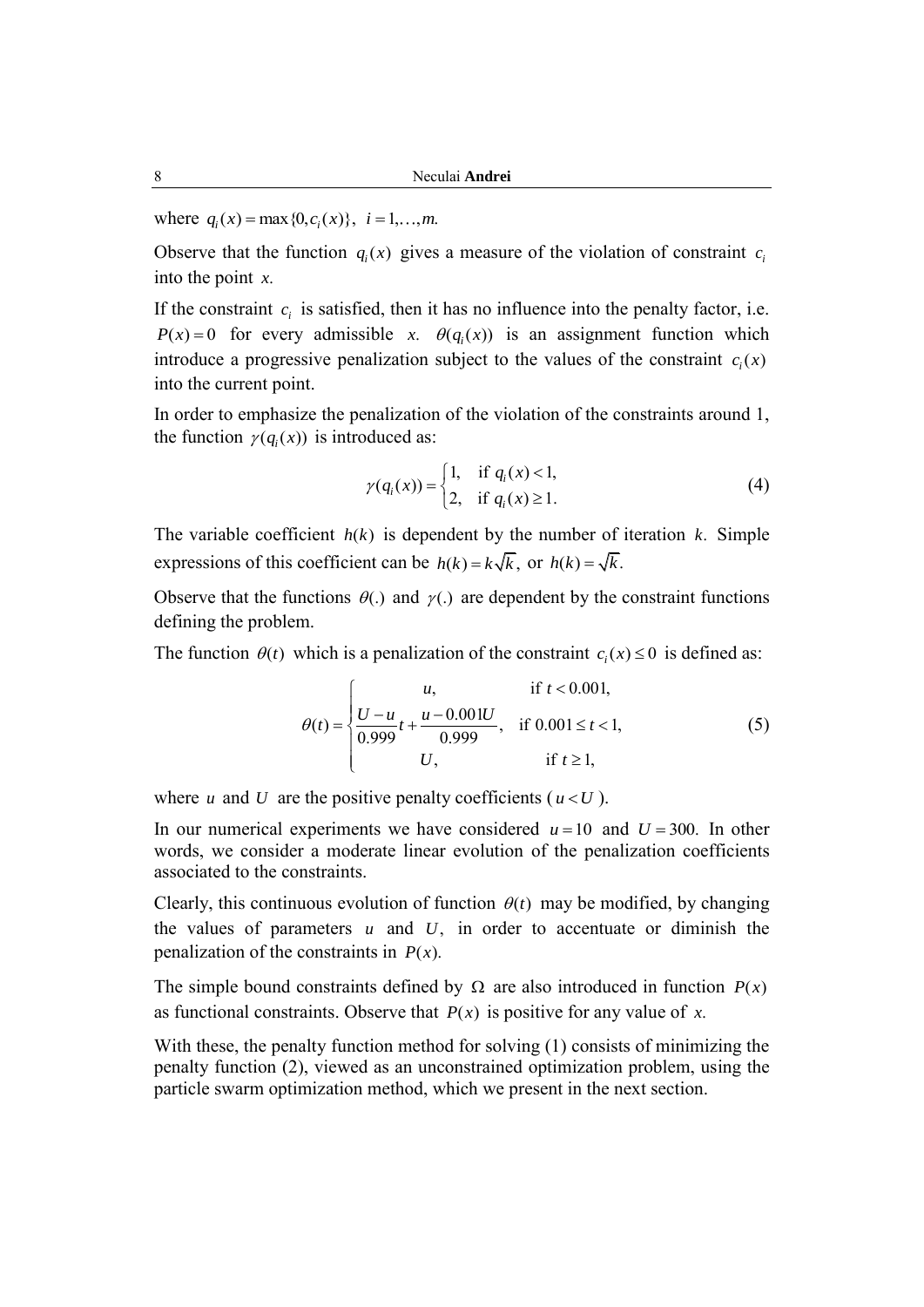### **3. The Particle Swarm Optimization Method**

Particle Swarm Optimization (PSO) is a stochastic global optimization method based on simulation of the social behavior [13, 21, 30]. This is a technique that can be likened to the behavior of a flock of birds or the sociological behavior of a group of people. PSO is a population based optimization technique, where the population is called swarm. Each particle represents a possible solution to the optimization problem. Along the iterations each particle accelerates in the direction of its own personal best solution computed so far, as well as in the direction of the global best position discovered by any of the particles in the swarm. The idea is that if a particle finds o better new solution, then all other particles in the swarm will move closer to it, thus intensively exploring the corresponding region.

The PSO algorithm has three main steps: generating the particles' positions and velocities, velocity update and finally position update. Suppose that the searching space is  $R<sup>n</sup>$  and the population of particles consists of *npop* particles  $X_1, X_2, \ldots, X_{\text{topop}}$ , where  $X_j \in \mathbb{R}^n$ ,  $j = 1, \ldots, \text{topop}$ . Each particle defines the position of the searching point from  $R^n$ , that is  $X_j = [X_{j,1},...,X_{j,n}].$ 

Therefore, at the  $k$ -th iteration, for all the particles the matrix of positions  $X^k = [X_1^k, ..., X_{npop}^k] \in R^{n \times npop}$  is defined.

The best previous position that is the position of the best value of the minimizing function corresponding to the particle *j*, at iteration *k*, is denoted as  $P_j^k$ ,

$$
j = 1, \ldots, npop
$$
. Clearly,  $P_j^k \in R^n$ .

At the same time, the best position found by any other particle at iteration *k*, is denoted by  $G^k$ .  $G^k \in \mathbb{R}^n$  and represents the best position found by all the population of particles. Every particle, at iteration *k*, is characterized by a velocity  $V_j^k \in \mathbb{R}^n$ ,  $j = 1,..., \text{npop}$ . Therefore, for all population of *npop* particles, at iteration k, the matrix of velocities  $V^k = [V_1^k, \dots, V_{npop}^k] \in R^{n \times npop}$  can be defined.

The PSO method is characterized by the following evolution of velocities:  
\n
$$
V_j^{k+1} = \chi \left[ wV_j^k + c_1 r_j^k \otimes (P_j^k - X_j^k) + c_2 \overline{r}_j^k \otimes (G^k - X_j^k) \right],
$$
\n(6)

for  $j = 1, \ldots, npop$ , where:  $\chi$  is a *constriction factor* which is used to control and constrict velocities; *w* is the *inertia weight*;  $c_1$  and  $c_2$  are two positive constants, called the *cognitive* and *social* parameter respectively, also known as acceleration constants.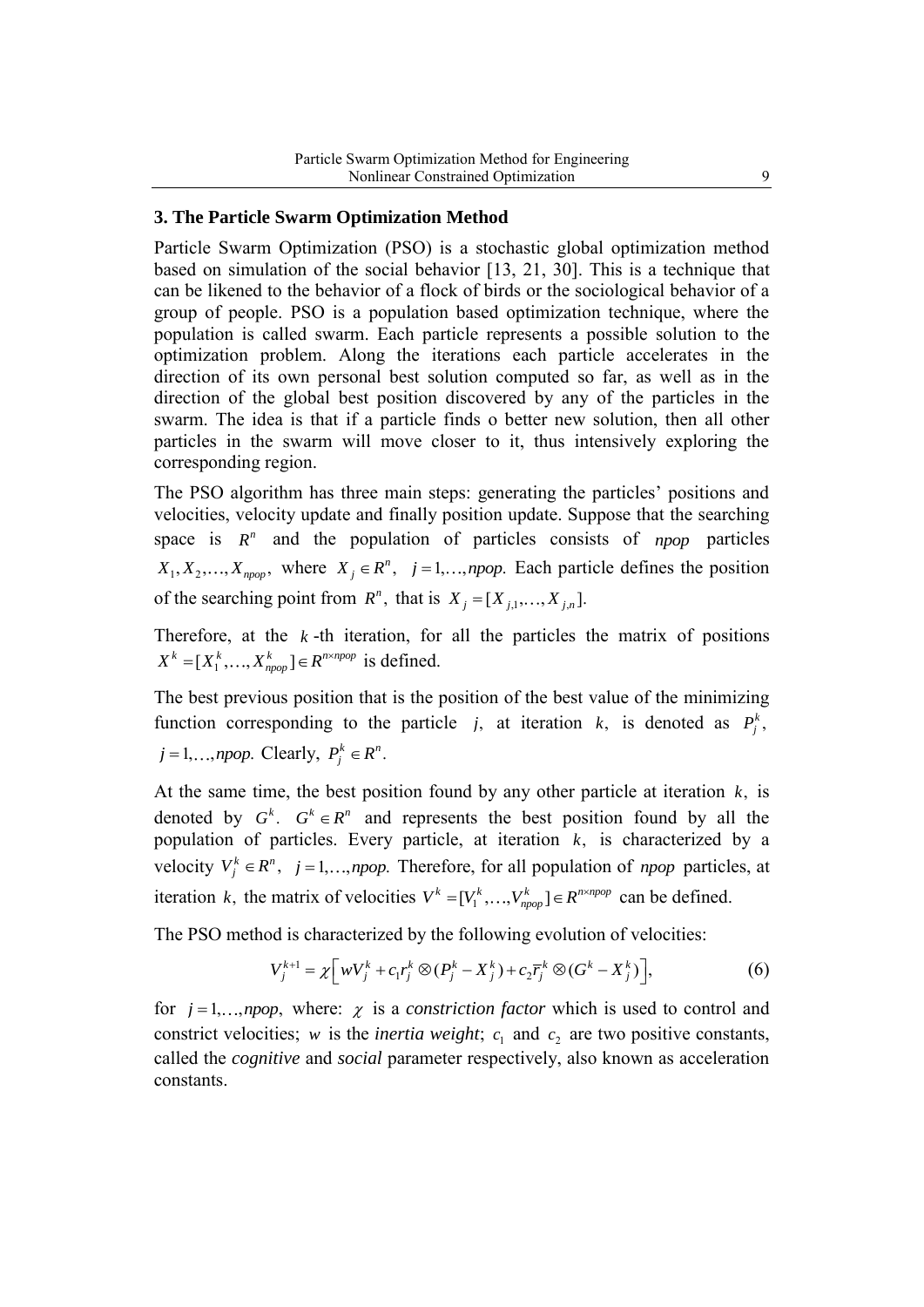10 Neculai **Andrei**

The constriction coefficient is determined as [10]:

$$
\chi = \frac{2}{\left| 2 - \phi - \sqrt{\phi^2 - 4\phi} \right|}, \ \ \phi = c_1 + c_2.
$$

 $r_j^k \in R^{n \times npop}$  and  $\overline{r_j}^k \in R^{n \times npop}$  are two matrices with random numbers uniformly distributed within the range  $[0,1]$ .  $\otimes$  is product on components.

The first term in (6),  $wV_j^k$  is defining the current motion, the second one  $c_1 r_j^k \otimes (P_j^k - X_j^k)$  is defining the particle memory influence and the last one  $c_2 \overline{r}_j^k \otimes (G^k - X_j^k)$  is the swarm influence.

The inertia factor  $w$  is for controlling the impact of the previous history of velocities on the current velocity.

It is used to balance the global (wide-ranging) and local (nearby) search abilities and was introduced to improve the convergence rate of the PSO algorithm.

A large inertia weight is more appropriate for global search facilitating the exploration (searching new areas), while a small one is more appropriate for local search facilitating the exploitation (fine tuning the current search area).

A linear decreasing of the inertia weight over the course of search was proposed by Shi and Eberhart [38].

The parameters  $r_k^j$  and  $\bar{r}_k^j$  are used to maintain the diversity of the population of the swarm and they are uniformly distributed in the range [0,1].

The constant parameters  $c_1$  and  $c_2$  are not critical in PSO, but a fine tuning of them may result in faster convergence and alleviation of local minima.

Better results are obtained by choosing a larger cognitive parameter  $c_1$ , than a social parameter  $c_2$ , but with  $c_1 + c_2 \le 4$  [29].

The position update of each particle is computed using the velocity vector as:

$$
X_j^{k+1} = X_j^k + V_j^{k+1}, \quad j = 1, \dots, npop. \tag{7}
$$

The velocity update, the position update and the evaluation of the minimizing function in all particles are repeated until a desired convergence criterion is met.

With these, the particle swarm optimization procedure for composite function  $F(x)$  can be summarized as follows: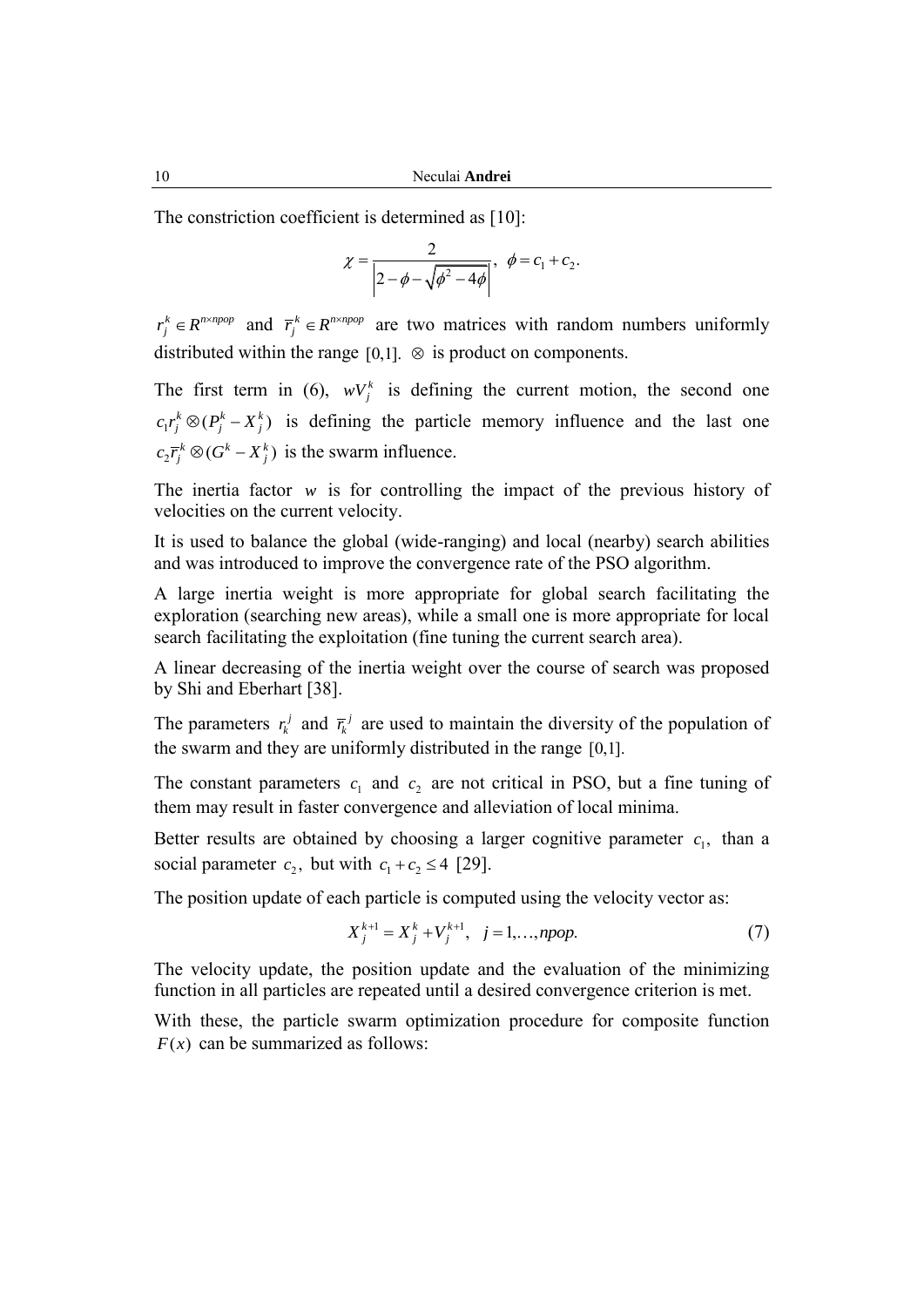|         | <b>Algorithm CPSO - Constrained Particle Swarm Optimization</b>                                |
|---------|------------------------------------------------------------------------------------------------|
| Step 1. | Initialize: $c_1$ , $c_2$ , $w$ , $\chi$ , $k_{\text{max}}$ and set $k = 1$ .                  |
| Step 2. | Generate a swarm of <i>npop</i> particles with random positions $X_i \in \mathbb{R}^n$ ,       |
|         | $j = 1,, npop$ , and with random velocities $V_j \in R^n$ , $j = 1,, npop$ .                   |
| Step 3. | Evaluate the penalty function $F(X_i)$ , $i = 1,,npop$ .                                       |
| Step 4. | Find the best particle $X_g$ , where $g = \arg \min \{ F(X_i) : j = 1,, npop \}$ , is          |
|         | the index of the best evaluated particle.                                                      |
| Step 5. | Modify the velocities and the positions of the particles by $(6)$ and $(7)$ ,<br>respectively. |
| Step 6. | Evaluate the penalty function $F$ for all particles and update the best                        |
|         | position for each particle and its index g.                                                    |
| Step 7. | If $k \leq k_{\text{max}}$ , then set $k = k + 1$ and go to step 3; otherwise stop and output  |
|         | the best particle. $\bullet$                                                                   |

Convergence analysis and stability studies on PSO have been reported by Clerc and Kennedy [10], Trelea [39], Yasuda et al. [45], etc.

Research on performance improvements subject to the parameters variations and topological structures have been considered by Eberhart and Shi [14, 15], Li and Engelbrecht [22].

The CPSO algorithm gives only local solutions to problem (1). Therefore, possible this solution can be improved by local search.

Since the value of the penalty function (2) is zero in any feasible point, a procedure for improving the solution given by CPSO is not based on the penalty function  $(2)$ .

A simple local search procedure we adopt here is a coordinatewise one applied to the best point.

Let x be the best solution generated by CPSO algorithm. For each component *i*, x is assigned to a temporary point y. Then in y a movement of length  $\delta > 0$  is carried out in coordinate *i*. If the point *y* satisfies the simple bounds and is feasible, and if the value of the objective function  $f$  is reduced, then  $x$  is replaced by *y*. When the point *y* is infeasible, or the value of the objective function computed in y is not improved, then it is rejected and another coordinate is tried.

The local search stops when all coordinates were tried.

The local search algorithm for searching around the solution given by CPSO is very simple and possible in some cases it can improve the performances of CPSO.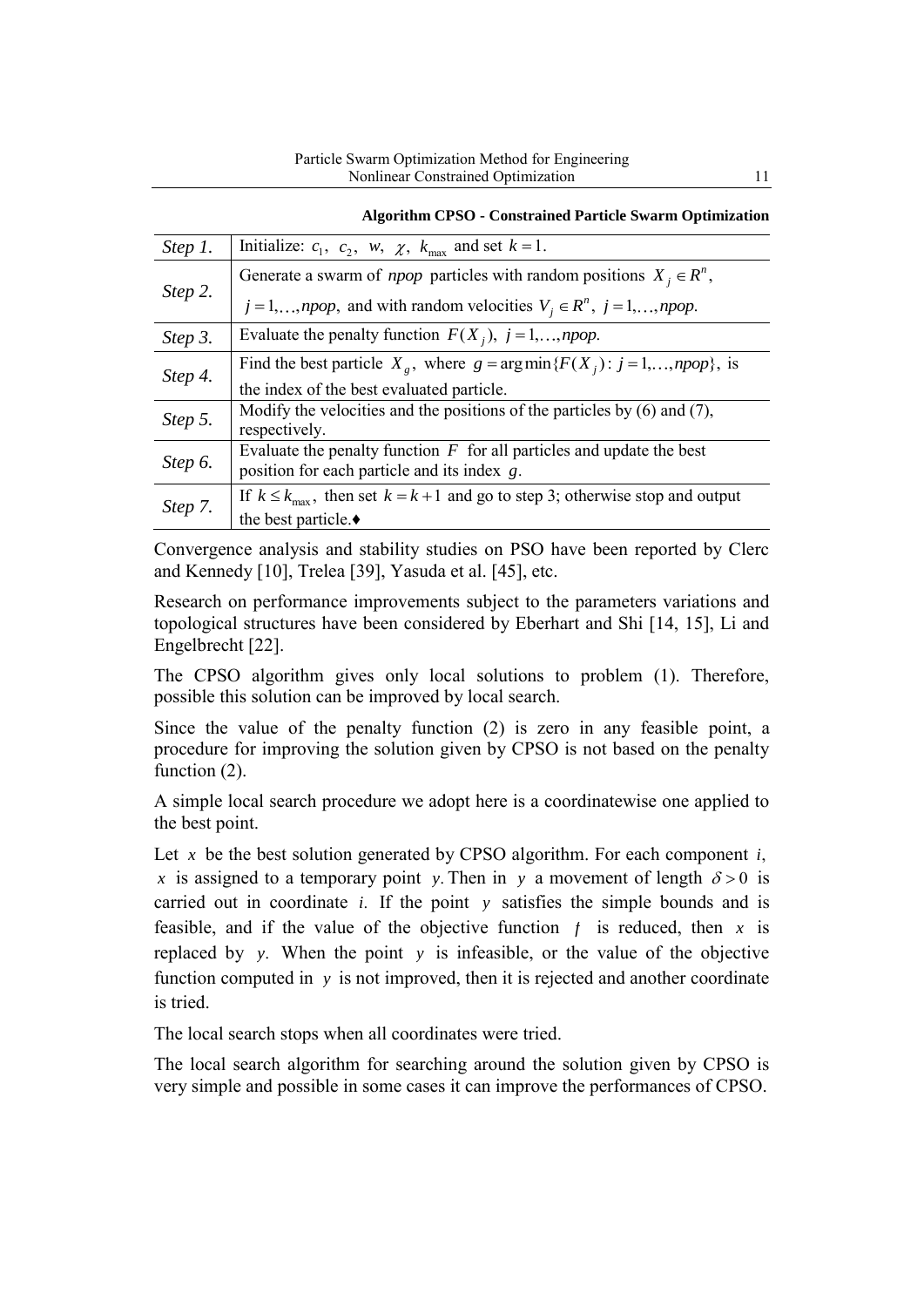# **4. Numerical results**

### *Test problem suite*

In this paper we have considered a number of 10 applications of nonlinear constrained optimization. Table 4.1 presents the name of the application and references where they are described.

|  | <b>Table 4.1.</b> Name of the applications and references. |  |
|--|------------------------------------------------------------|--|
|  |                                                            |  |

| <b>ALKI</b>   | Optimization of an alkylation process, [19, Problem No. 114. Page 123]                            |  |  |  |
|---------------|---------------------------------------------------------------------------------------------------|--|--|--|
| <b>CAM</b>    | Shape optimization of a cam, [1, Application 5.21, page 117]                                      |  |  |  |
| MSP3          | 3-stage membrane separation [19, Problem No. 116. Page 124]                                       |  |  |  |
| MSP5          | 5-stage membrane separation process, [11], [2, Application 6, page 983]                           |  |  |  |
| <b>PREC</b>   | Optimal Reactor Design. [19, Problem No. 104. Page 113.], [1, 2013,<br>Application 7.1, page 161] |  |  |  |
| <b>PPSE</b>   | Static Power Scheduling [19, Problem No. 107. Page 116.], [1, 2013,<br>Application 6.4, page 144] |  |  |  |
| <b>TRAFO</b>  | Transformer design [19, Problem No. 93. Page 108], [1, 2013, Application<br>6.1, page 137]        |  |  |  |
| <b>LATHE</b>  | Multi-spindle automatic lathe [1, Application 5.13, page 90]                                      |  |  |  |
| <b>BRAKE</b>  | Optimal design of a disc brake [1, Application 5.8, page 83]                                      |  |  |  |
| <b>SPRING</b> | Minimizing the weight of a tension/compression spring [1, Application<br>5.3, page 73             |  |  |  |

## *Numerical results with CPSO-Constrained Particle Swarm Optimization*

In our numerical experiments we have considered the following values for the parameters in the particle swarm optimization:  $\chi = 0.73$ ,  $w = 0.7$ ,  $c_1 = 2$ ,  $c_2 = 2$ . The penalty function (5) is defined with  $u = 10$  and  $U = 300$ . The size of swarm, i.e. the number of particles in the swarm, is different for each application. Empirical studies shown that the number of particles can influence the results of the optimization. For some problems we see an improvement of performances as the size of the swarm is increased, while for others better results are obtained by smaller swarms. The number of iterations is limited to  $k_{\text{max}} = 50000$ . For each application we have considered 50 independent experiments. An experiment was considered to be successful only if a feasible solution was obtained. The best solution corresponds to the minimum value of the objective function found in these 50 experiments. Table 4.2 shows the performances of CPSO algorithm, where  $n$  is the number of variables,  $m$  is the number of constraints (including the simple bounds on variables), *size* is the number of the particles in the swarm, *iter* is the number of iteration to get the best solution, *vfo* is the best value of the objective function obtained by the algorithm and *vfoa* is the best value of the objective obtained by local search.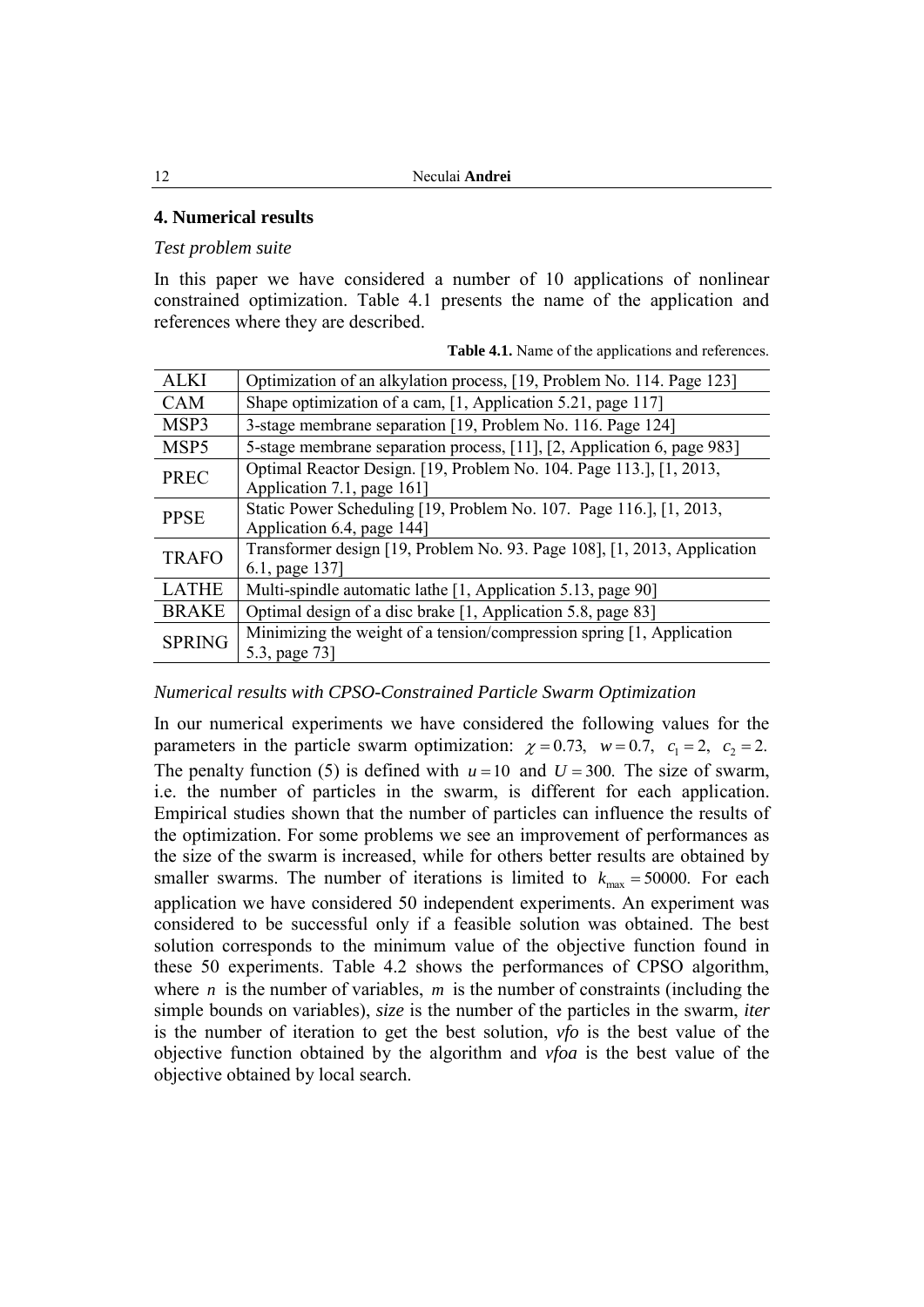|                  | n  | m  | size | <i>Iter</i> | vfo          | vfoa           |
|------------------|----|----|------|-------------|--------------|----------------|
| <b>ALKI</b>      | 10 | 34 | 150  | 1172        | -1760.975932 | $-1763.528164$ |
| <b>CAM</b>       | 10 | 43 | 100  | 5923        | $-43.379410$ | $-43.523641$   |
| MSP3             | 13 | 41 | 50   | 394         | 97.558862    | 97.558862      |
| MSP <sub>5</sub> | 16 | 53 | 20   | 367         | 183.211378   | 183.024078     |
| <b>PREC</b>      | 8  | 22 | 50   | 45          | 4.040709     | 4.022867       |
| <b>PPSE</b>      | 9  | 30 | 50   | >50000      | 5055.897360  | 5055.897360    |
| <b>TRAFO</b>     | 6  | 14 | 10   | 111         | 135.761724   | 135.761724     |
| <b>LATHE</b>     | 10 | 36 | 25   | 498         | -4433.63308  | -4433.63308    |
| <b>BRAKE</b>     | 4  | 14 | 9    | 6           | 0.147958     | 0.147323       |
| <b>SPRING</b>    | 3  | 10 | 5    | 70          | 0.0126904    | 0.0126904      |

**Table 4.2.** Performance of the CPSO algorithm.

The column *vfoa* in Table 4.2 represents the value of the objective function *f* obtained by local search around the best solution given by PSOA using different values for  $\delta$ . Observe that in some cases the local search is not effective.

#### *Comparisons*

In Table 4.3 a comparison of CPSO versus COBILA [34], DFL [23] and IPOPT [46, 47] subject to the value of the objective function of the above constrained nonlinear optimization application is presented. COBYLA is a direct search optimization method that models the objective and the constraint functions by linear interpolation. Each iteration forms such a linear approximation at the vertices of a simplex and a trust region bound restricts each change to the variables. DFL solves the constrained nonlinear optimization problem by a sequence of approximate minimizations of a merit function where penalization of constrained violation is progressively increased. On the other hand, IPOPT is a primal-dual interior-point algorithm with a filter line-search method for nonlinear programming.

|                  | <b>COBILA</b> | <b>DFL</b>   | <b>CPSO</b>    | <b>IPOPT</b> |
|------------------|---------------|--------------|----------------|--------------|
| ALKI             | $-1550.38851$ | $-931.120$   | $-1763.528164$ | $-1768.8069$ |
| <b>CAM</b>       | -43.859947    | $-45.54602$  | $-43.523641$   | -43.859947   |
| MSP3             | 97.587578     | 50.0         | 97.558862      | 97.587509    |
| MSP <sub>5</sub> | 175.619466    | 209.96775    | 183.024078     | 174.786994   |
| <b>PREC</b>      | 3.951163      | 4.1431963    | 4.022867       | 3.951163     |
| <b>PPSE</b>      | 5055.0118     | 8063.5088    | 5055.897360    | 5055.01180   |
| <b>TRAFO</b>     | 135.075962    | 136.27182    | 135.761724     | 135.075962   |
| <b>LATHE</b>     | -3434.70855   | -4429.152978 | -4433.63308    | -4430.08793  |
| <b>BRAKE</b>     | 0.1274        | 0.131321     | 0.147323       | 0.1274       |
| <b>SPRING</b>    | 0.0126652     | 0.0126897    | 0.0126904      | 0.0126652    |

**Table 4.3.** Comparisons: COBILA, DFL, CPSO, IPOPT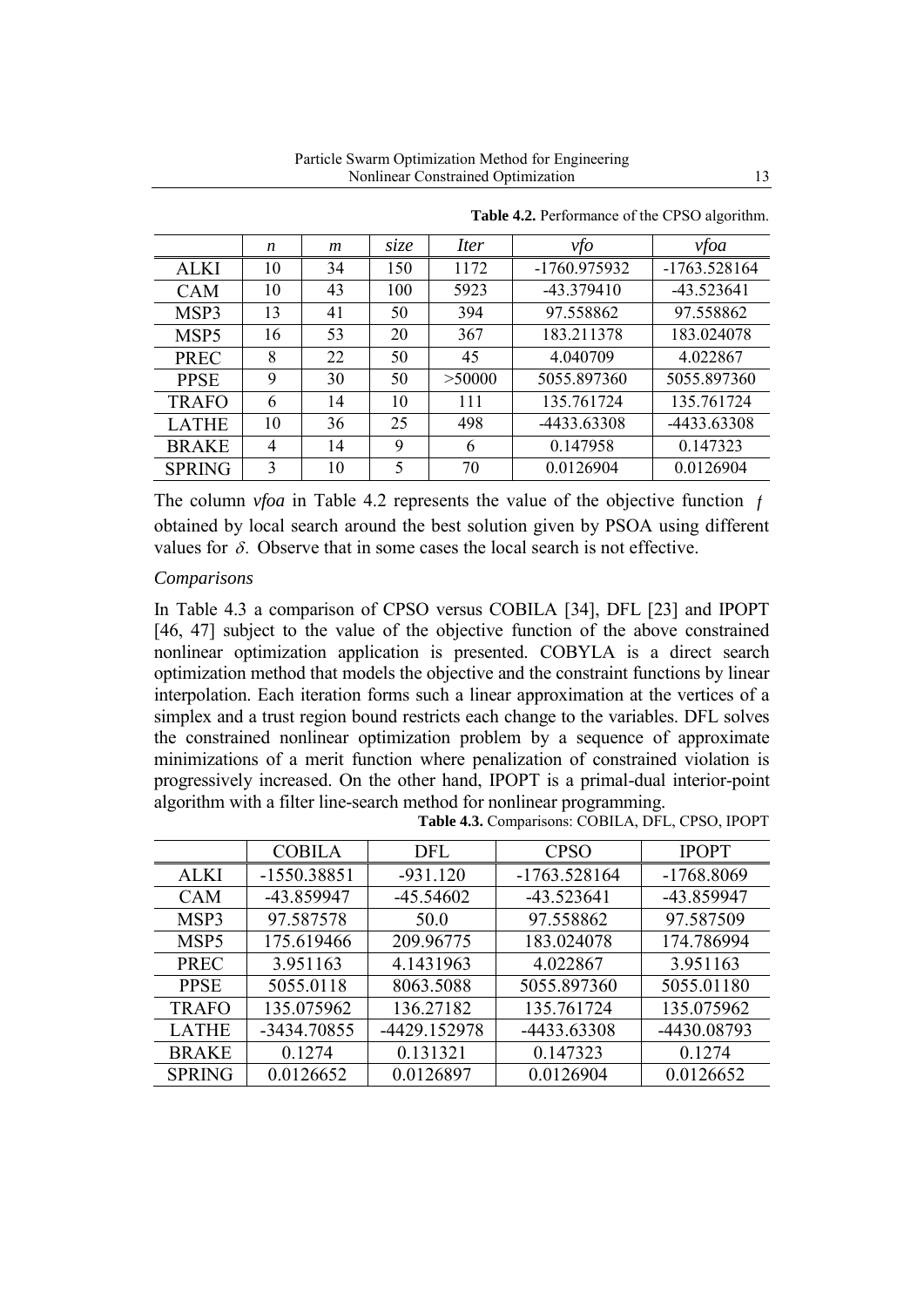14 Neculai **Andrei**

Comparing CPSO versus IPOPT, from Table 4.3 we see that the sum of the absolute difference of the objective values obtained by these two algorithms for solving the above 10 applications is 19.0891. Comparing DFL versus IPOPT the sum of the absolute difference is 3932.965. Finally, comparing COBYLA versus IPOPT we get the difference 1214.630. Observe that subject to the value of the objective function the CPSO algorithm is closest to the primal-dual interior-point algorithm with a filter line-search method IPOPT. However, COBYLA was able to get the same value for the objective function as IPOPT in 6 out 10 applications considered in this numerical study.

#### **5. Conclusions**

PSO is one of the methods for solving in an approximate way the optimization problems. The algorithm is able to search an optimal value of a constrained minimizing function by comparing only the values of a penalty function associated to the original problem. The PSO algorithm contains some random factors. Therefore, the algorithm can be regarded as a stochastic one. In this paper for general nonlinear constrained optimization we introduced a new penalty function based on an assignment function which considers a linear progressive penalization subject to the violation of the constraints into the current point. The PSO method is used to minimize this penalty function. To improve the results of the algorithm a local coordinatewise search is considered around the best point obtained by the CPSO algorithm. Numerical experiments proved that this local coordinatewise search is dependent by the problem. Some remarks are in order. CPSO is very simple to be implemented and it is able to generate good enough approximate solutions. It is dependent by the first random number with which the searching process starts. Therefore better results are obtained by trying to solve the problem using different initial randomly selected population and by comparing the results. In general swarms of small sizes give better results, but this is dependent by the problem. The CPSO method is a competitive alternative to the very sophisticated gradient methods used for solving nonlinear constrained optimization problems.

#### **R E F E R E N C E S**

- [1] Andrei, N., Nonlinear Optimization Applications using the GAMS Technology. Springer Optimization and Its Applications 81, Springer Science+Busines Media, New York, **2013**.
- [2] Andrei, N., Criticism of the Constrained Optimization Algorithms Reasoning (in Romanian). Editura Academiei Române, Bucharest, **2015**.
- [3] Andreani, R., Birgin, E.G., Martínez, J.M., Schuverdt, M.L., On augmented Lagrangian methods with general lower-level constraints. SIAM Journal on Optimization, 18 (**2007**) pp.1286-1309.
- [4] Bazaraa, M.S., Sherali, H.D., Shetty, C.M., (1993) *Nonlinear Programming Theory and Algorithms*. John Wiley, New York, 2nd edition, **1993**.
- [5] Bertsekas, D.P., *Nonlinear Programming*. Athena Scientific, Belmont, MA, second ed., **1999**.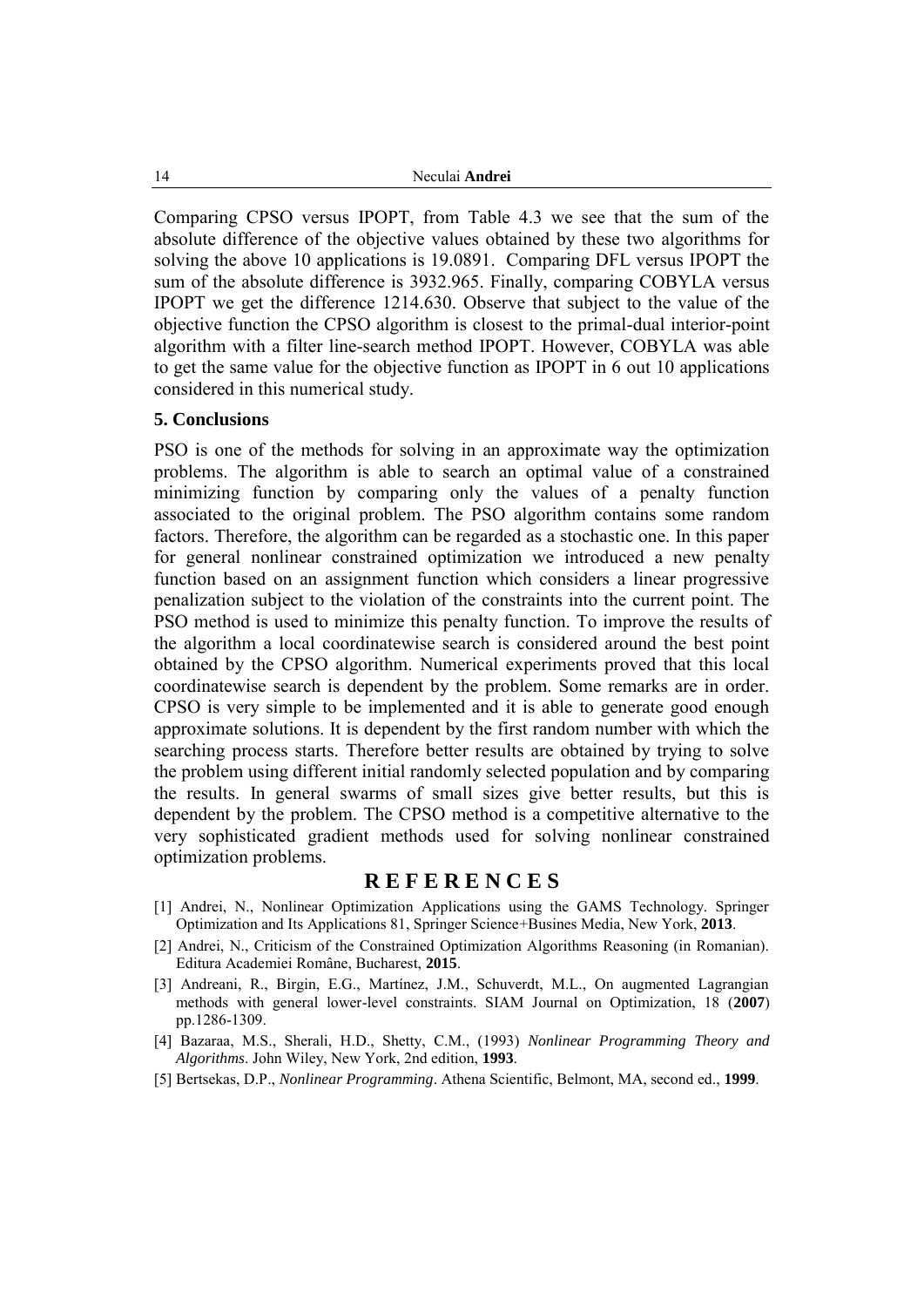- [6] Binitha, S., Sathya, S.S., A survey of bio inspired optimization algorithms. International Journal of Soft Computing and Engineering (IJSCE), 2 (**2012**) 137-151.
- [7] Birbil, S.I., Fang, S.-C., An electromagnetism-like mechanism for global optimization. Journal of Global Optimization, 25 (**2003**), pp. 263-282.
- [8] Birgin, E.G., Castillo, R., Martínez, J.M., Numerical comparison of augmented Lagrangian algorithms for nonconvex problems. Computation Opotimization and Applications, 31 (**2004**), pp.31-56.
- [9] Birgin, E.G., Floudas, C.A., Martínez, J.M., Global minimization using an augmented Lagrangian method with variable lower-level constraints. Mathematical Programming, Serie A, 125 (**2010**) pp.139-162.
- [10] Clerc, M., Kennedy, J., The particle swarm-explosion, stability and convergence on a multidimensional complex space. IEEE Trans. Evol. Comput. Vol.6, no.1, **2002**, pp.58-73.
- [11] Dembo, R.S., A set of geometric programming test problems and their solutions. Mathematical Programming, 10 (**1976**) pp.192-213.
- [12] Dong, Y., Tang, J., Xu, B., Wang, D., An application of swarm optimization to nonlinear programming. Computers & Mathematics with Applications, 49 (**2005**), 1655-1668.
- [13] Eberhart, R.C., Kennedy, J., A new optimizer using particle swarm theory. Proc.  $6<sup>th</sup>$  Int. Symp. Micromachine Human Sci. Nagoia, Japan, **1995**, pp. 39-43.
- [14] Eberhart, R.C., Shi, Y.H., Particle swarm optimization: Developments, applications and resources. Proc. IEEE Congr. Evol. Comput., Seoul, Korea, **2001**, pp.81-86.
- [15] Eberhart, R.C., Shi, Y.H., Guest editorial. IEEE Trans. Evol. Comput. Special Issue Particle Swarm Optimization, vol.8, no.3, **2004**, pp. 201-203.
- [16] Fiacco, A.V., McCormick, G.P., *Nonlinear Programming. Sequential Unconstrained Minimization Techniques.* John Wiley & Sons, Inc., New York, **1968**.
- [17] Fletcher, R., Leyffer, S., Nonlinear programming without a penalty function*. Mathematical Programming*, Series A, 91 (**2002**), pp.239-269.
- [18] Hestens, M.R., Multiplier and gradient methods*. Journal of Optimization Theory and Applications*, vol.4, **1969**, pp.303-320.
- [19] Hock, W., Schittkowski, K., Test examples for nonlinear programming codes. Lecture Notes in Economics and Mathematical Systems, vol.187. Berlin, Springer, **1981**.
- [20] Homaifar, A., Lai, A.H., Qi, X., Constrained optimization via genetic algorithms. Simulation, 2, (**1994**) pp.242-254.
- [21] Kennedy, J., Eberhart, R.C., Particle swarm optimization. Proc. IEEE Int. Conf. Neural Networks, **1995**, pp. 1942-1948.
- [22] Li, X.D., Engelbrecht, A.P., Particle swarm optimization: An introduction and its recent developments. Proc. Genetic Evol. Comput. Conf. **2007**, pp. 3391-3414.
- [23] Liuzzi, G., Lucidi, S., Sciandrone, M., Sequential penalty derivative-free methods for nonlinear constrained optimization. SIAM Journal on Optimization, 20 (**2010**) 2614-2635.
- [24] Lu, H., Chen, W., Dynamic-objective particle swarm optimization for constrained optimization problems. J. Comb. Optim., 12 (**2006**), pp. 409-419.
- [25] Luenberger, D.G., (1984) *Introduction to linear and nonlinear programming.* Addison-Wesley Publishing Company, Reading, Second ed., **1984**.
- [26] Luo, H., Sun, X., Wu, H., Convergence properties of augmented Lagrangian methods for constrained global optimization. Optimization Methods and Software, 23 (**2008**) pp. 763-778.
- [27] Nezhad, A.M., Shandiz, R.A., Jahromi, A.E., A particle swarm-BFGS algorithm for nonlinear programming problems. Computers & Operations Research, 40 (**2013**), pp. 963-972.